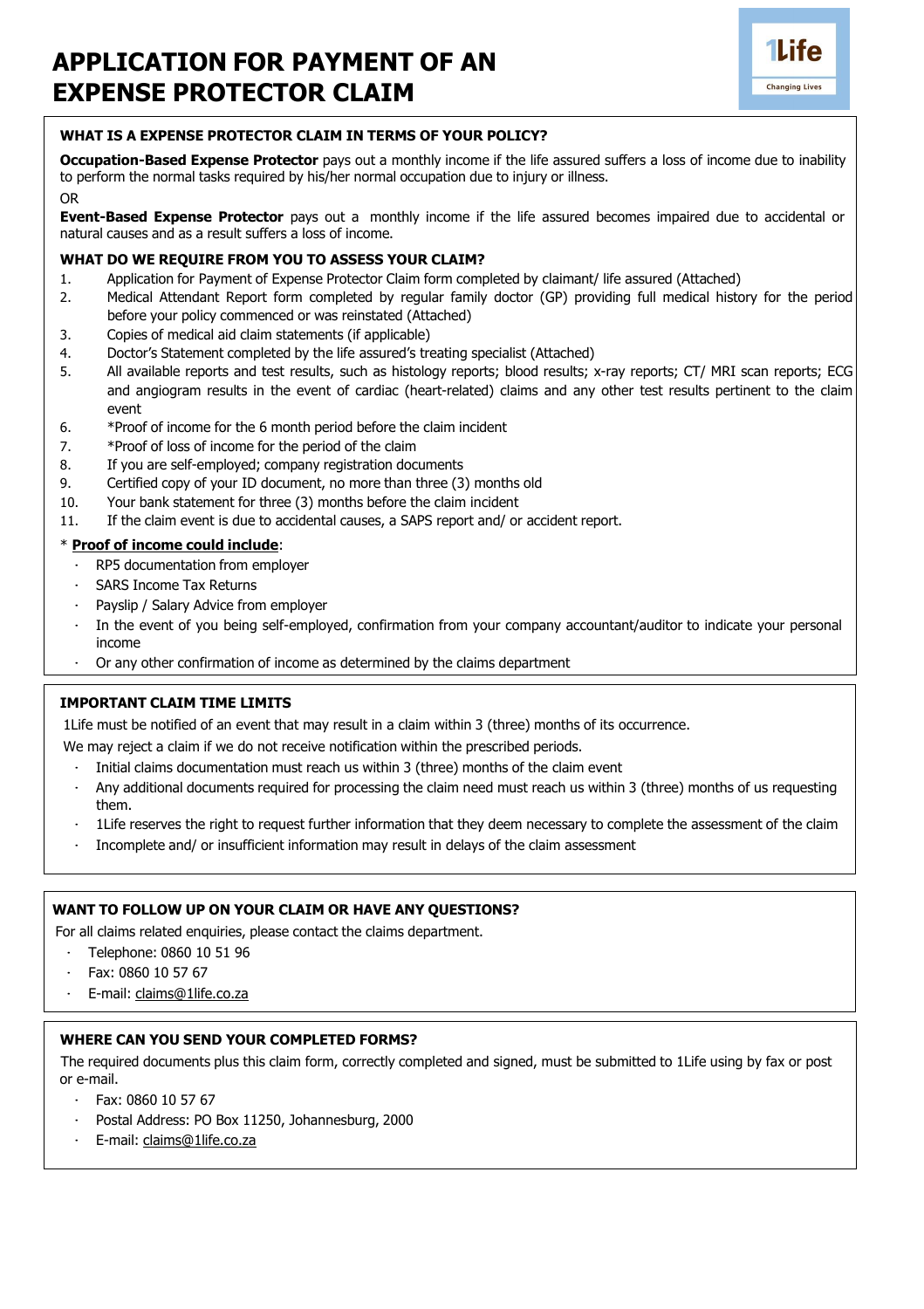# **In the next set of questions, you need to give us information about you, our life assured.**

| <b>SECTION A: PARTICULARS OF THE INSURED</b>                                                                                                                                     |                                                             |  |                                                                                                                                                                                                                               |
|----------------------------------------------------------------------------------------------------------------------------------------------------------------------------------|-------------------------------------------------------------|--|-------------------------------------------------------------------------------------------------------------------------------------------------------------------------------------------------------------------------------|
| Policy Number:<br><u> Alexandria de la contrada de la contrada de la contrada de la contrada de la contrada de la contrada de la c</u>                                           | Title: $\frac{1}{\sqrt{1-\frac{1}{2}}}\sqrt{1-\frac{1}{2}}$ |  | Initials: Cender: Communication                                                                                                                                                                                               |
| First Names:<br><u> 2000 - Andrea Andrew Maria (h. 1878).</u>                                                                                                                    |                                                             |  |                                                                                                                                                                                                                               |
| ID/ Passport<br><u> 1989 - Andrea Stadt Britain, amerikansk politik (</u>                                                                                                        |                                                             |  | Language: the contract of the contract of the contract of the contract of the contract of the contract of the contract of the contract of the contract of the contract of the contract of the contract of the contract of the |
| Postal Address<br><u> 1990 - Jan James Jan Jan James (</u> 1990), político establecente a la propia de la propia de la propia de la pr                                           |                                                             |  |                                                                                                                                                                                                                               |
|                                                                                                                                                                                  |                                                             |  |                                                                                                                                                                                                                               |
|                                                                                                                                                                                  |                                                             |  |                                                                                                                                                                                                                               |
|                                                                                                                                                                                  |                                                             |  |                                                                                                                                                                                                                               |
| Telephone (W):<br><u> 1989 - Johann Barnett, fransk politik (d. 1989)</u>                                                                                                        |                                                             |  |                                                                                                                                                                                                                               |
| Telephone (H):                                                                                                                                                                   |                                                             |  |                                                                                                                                                                                                                               |
| Cell: <b>Cell</b> : <b>Cell Cell Cell Cell Cell Cell Cell Cell Cell Cell Cell Cell Cell Cell Cell Cell Cell Cell Cell Cell Cell Cell Cell Cell Cell Cell Cell Cell Cell Cell</b> |                                                             |  |                                                                                                                                                                                                                               |
| <b>Communication Preference:</b><br>Post<br>Fax                                                                                                                                  | E-mail                                                      |  |                                                                                                                                                                                                                               |
|                                                                                                                                                                                  |                                                             |  |                                                                                                                                                                                                                               |

# **Now, we need you to tell us about your condition.**

| <b>SECTION B: TEMPORARY / PERMANENT DISABILITY DETAILS</b>                                                       |                                                                                                                |  |  |  |  |
|------------------------------------------------------------------------------------------------------------------|----------------------------------------------------------------------------------------------------------------|--|--|--|--|
| 1. Based on the policy conditions and definitions, for which condition that your policy covers are you claiming? |                                                                                                                |  |  |  |  |
| Cancer<br>Cardiovascular (heart)<br>Cerebrovascular (stroke)<br>Major Organ Transplant or Chronic Organ failure  | Other Diseases of the Nervous System<br>Gastrointestinal diseases<br>Connective tissue diseases<br><b>AIDS</b> |  |  |  |  |
| 2. What is your occupation?                                                                                      |                                                                                                                |  |  |  |  |
| 3. Have you submitted a similar claim with 1 Life or any other insurer before?                                   | <b>YES</b><br>NO.                                                                                              |  |  |  |  |
| 4. If yes, please provide details and date of claim.                                                             |                                                                                                                |  |  |  |  |
| 5. On what date did the symptoms for which you are claiming start?                                               |                                                                                                                |  |  |  |  |
|                                                                                                                  |                                                                                                                |  |  |  |  |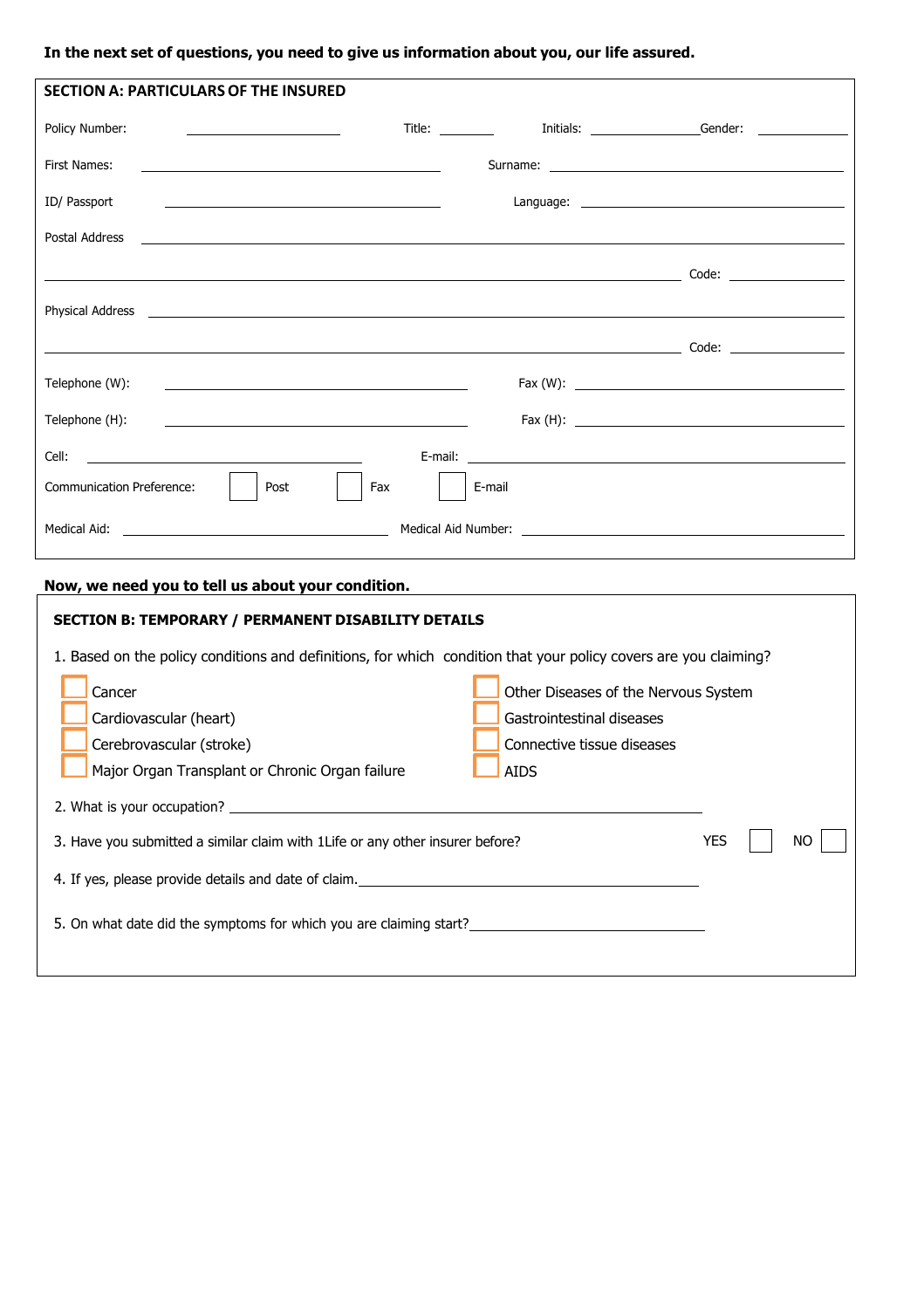Please remember to tell us about all the doctors, hospitals, clinics where you have received treatment for this condition.

We will also need to know about your medical history before the policy started, therefore it is important that you list your usual doctor or clinic name and details.

Please note that your **usual doctor** has to complete the attached **Certificate of Medical Attendant** form. We require information regarding any treatment and consultations before your policy started.

|                                                                                       |                                                        | <b>SECTION B: ILLNESS / INJURY DETAILS CONTINUED</b>           |                                                                                                                                                                                                                                                                                                                                      |                                                                                                                                                                                                                                      |                                                                                                                                                                                                                                |
|---------------------------------------------------------------------------------------|--------------------------------------------------------|----------------------------------------------------------------|--------------------------------------------------------------------------------------------------------------------------------------------------------------------------------------------------------------------------------------------------------------------------------------------------------------------------------------|--------------------------------------------------------------------------------------------------------------------------------------------------------------------------------------------------------------------------------------|--------------------------------------------------------------------------------------------------------------------------------------------------------------------------------------------------------------------------------|
|                                                                                       | current condition?                                     |                                                                | 1. On what date did you first consult a medical practitioner in connection with symptoms relating to your                                                                                                                                                                                                                            |                                                                                                                                                                                                                                      |                                                                                                                                                                                                                                |
|                                                                                       |                                                        | 2. On what date was your illness or condition first diagnosed  |                                                                                                                                                                                                                                                                                                                                      |                                                                                                                                                                                                                                      |                                                                                                                                                                                                                                |
|                                                                                       | 3. When was the last date that you were able to work?  |                                                                |                                                                                                                                                                                                                                                                                                                                      |                                                                                                                                                                                                                                      |                                                                                                                                                                                                                                |
|                                                                                       |                                                        | 4. When are you expected to return to work (part-time)?        |                                                                                                                                                                                                                                                                                                                                      |                                                                                                                                                                                                                                      |                                                                                                                                                                                                                                |
|                                                                                       | 5. When are you expected to return to work (full time) |                                                                |                                                                                                                                                                                                                                                                                                                                      |                                                                                                                                                                                                                                      |                                                                                                                                                                                                                                |
| 6. What was your average monthly income for the 6 month period prior to the incident? |                                                        |                                                                | $R$ and $\overline{R}$ and $\overline{R}$ and $\overline{R}$ and $\overline{R}$ and $\overline{R}$ and $\overline{R}$ and $\overline{R}$ and $\overline{R}$ and $\overline{R}$ and $\overline{R}$ and $\overline{R}$ and $\overline{R}$ and $\overline{R}$ and $\overline{R}$ and $\overline{R}$ and $\overline{R}$ and $\overline{$ |                                                                                                                                                                                                                                      |                                                                                                                                                                                                                                |
| 7. What is your monthly income since the incident?                                    |                                                        |                                                                |                                                                                                                                                                                                                                                                                                                                      | R                                                                                                                                                                                                                                    | <u> 1989 - Johann Barbara, martxa a</u>                                                                                                                                                                                        |
|                                                                                       | clinic reference numbers)                              |                                                                | 8. State names, addresses and dates of all doctors, hospitals and clinics consulted in connection with your condition. (Please provide hospital or                                                                                                                                                                                   |                                                                                                                                                                                                                                      |                                                                                                                                                                                                                                |
| (a)                                                                                   | Doctor Surname                                         |                                                                |                                                                                                                                                                                                                                                                                                                                      |                                                                                                                                                                                                                                      |                                                                                                                                                                                                                                |
|                                                                                       | Date Attended                                          |                                                                |                                                                                                                                                                                                                                                                                                                                      |                                                                                                                                                                                                                                      |                                                                                                                                                                                                                                |
|                                                                                       | Address                                                |                                                                |                                                                                                                                                                                                                                                                                                                                      |                                                                                                                                                                                                                                      |                                                                                                                                                                                                                                |
|                                                                                       |                                                        |                                                                |                                                                                                                                                                                                                                                                                                                                      |                                                                                                                                                                                                                                      | $Code \_$                                                                                                                                                                                                                      |
| (b)                                                                                   | Doctor Surname                                         |                                                                |                                                                                                                                                                                                                                                                                                                                      |                                                                                                                                                                                                                                      |                                                                                                                                                                                                                                |
|                                                                                       | Date Attended                                          |                                                                |                                                                                                                                                                                                                                                                                                                                      | Reference No <b>example and the Contract Contract Contract Contract Contract Contract Contract Contract Contract Contract Contract Contract Contract Contract Contract Contract Contract Contract Contract Contract Contract Con</b> |                                                                                                                                                                                                                                |
|                                                                                       | Address                                                |                                                                |                                                                                                                                                                                                                                                                                                                                      |                                                                                                                                                                                                                                      |                                                                                                                                                                                                                                |
|                                                                                       |                                                        |                                                                |                                                                                                                                                                                                                                                                                                                                      |                                                                                                                                                                                                                                      |                                                                                                                                                                                                                                |
| (c)                                                                                   | Doctor Surname                                         |                                                                |                                                                                                                                                                                                                                                                                                                                      |                                                                                                                                                                                                                                      |                                                                                                                                                                                                                                |
|                                                                                       | Date Attended                                          |                                                                |                                                                                                                                                                                                                                                                                                                                      |                                                                                                                                                                                                                                      |                                                                                                                                                                                                                                |
|                                                                                       | Address                                                |                                                                |                                                                                                                                                                                                                                                                                                                                      |                                                                                                                                                                                                                                      |                                                                                                                                                                                                                                |
|                                                                                       |                                                        |                                                                |                                                                                                                                                                                                                                                                                                                                      |                                                                                                                                                                                                                                      |                                                                                                                                                                                                                                |
| 9.                                                                                    |                                                        | Details of the doctor who is currently treating your condition |                                                                                                                                                                                                                                                                                                                                      |                                                                                                                                                                                                                                      |                                                                                                                                                                                                                                |
|                                                                                       | Doctor Surname                                         |                                                                |                                                                                                                                                                                                                                                                                                                                      | Initials                                                                                                                                                                                                                             |                                                                                                                                                                                                                                |
|                                                                                       | Physical Address                                       |                                                                |                                                                                                                                                                                                                                                                                                                                      |                                                                                                                                                                                                                                      |                                                                                                                                                                                                                                |
|                                                                                       |                                                        |                                                                |                                                                                                                                                                                                                                                                                                                                      |                                                                                                                                                                                                                                      | Code and the contract of the contract of the contract of the contract of the contract of the contract of the contract of the contract of the contract of the contract of the contract of the contract of the contract of the c |
|                                                                                       | Work Telephone                                         |                                                                |                                                                                                                                                                                                                                                                                                                                      |                                                                                                                                                                                                                                      |                                                                                                                                                                                                                                |
|                                                                                       | 10. Details of your family doctor                      |                                                                |                                                                                                                                                                                                                                                                                                                                      |                                                                                                                                                                                                                                      |                                                                                                                                                                                                                                |
|                                                                                       | Doctor Surname                                         |                                                                |                                                                                                                                                                                                                                                                                                                                      |                                                                                                                                                                                                                                      |                                                                                                                                                                                                                                |
|                                                                                       | Physical Address                                       |                                                                |                                                                                                                                                                                                                                                                                                                                      |                                                                                                                                                                                                                                      |                                                                                                                                                                                                                                |
|                                                                                       |                                                        |                                                                |                                                                                                                                                                                                                                                                                                                                      |                                                                                                                                                                                                                                      |                                                                                                                                                                                                                                |
|                                                                                       | Work Telephone                                         |                                                                |                                                                                                                                                                                                                                                                                                                                      |                                                                                                                                                                                                                                      |                                                                                                                                                                                                                                |
|                                                                                       |                                                        |                                                                |                                                                                                                                                                                                                                                                                                                                      |                                                                                                                                                                                                                                      |                                                                                                                                                                                                                                |